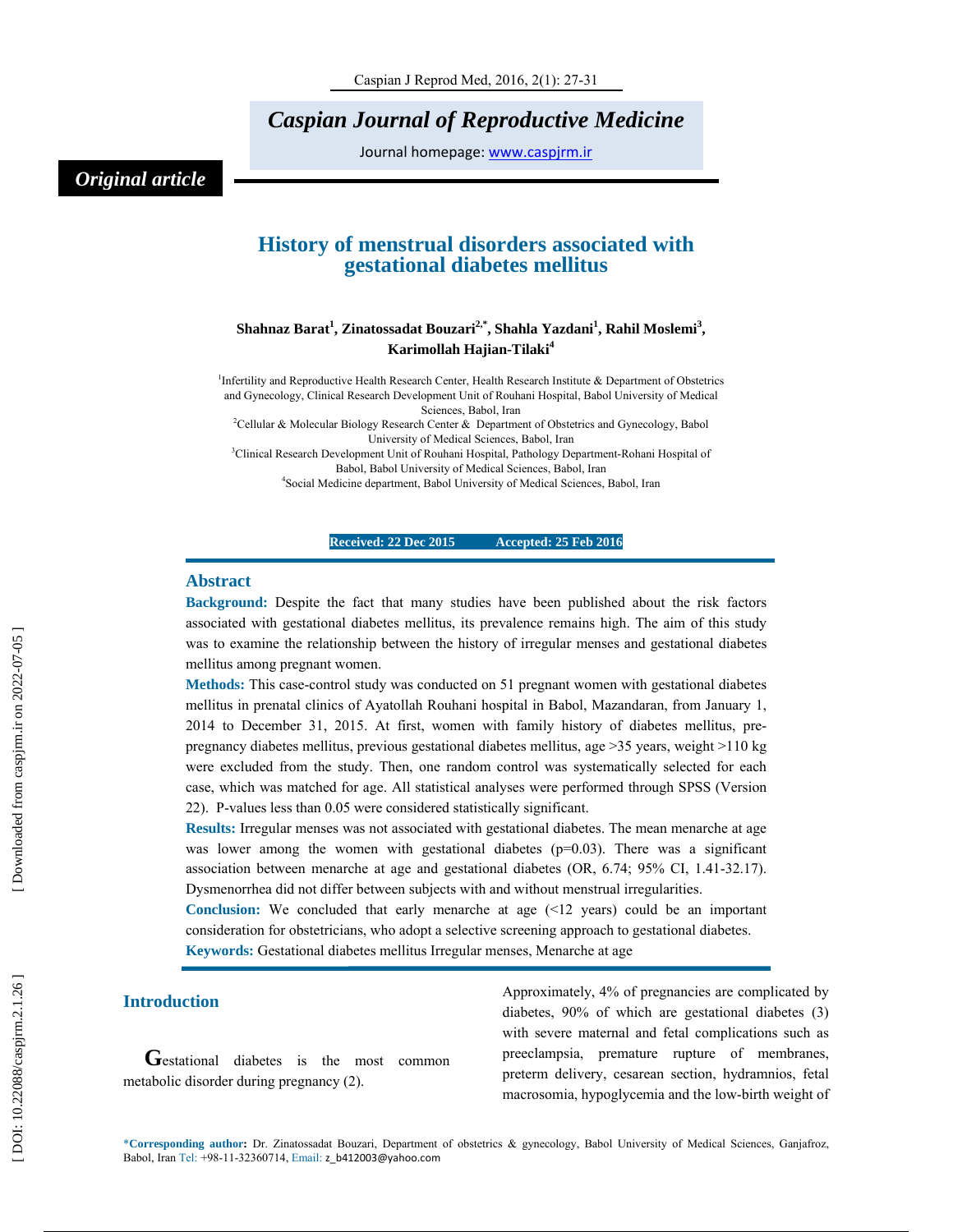Reprod Med

the infant (3-10). The prevalence of gestational diabetes varies from 1-14% in different parts of the world (2, 11). The review study on the prevalence of gestational diabetes in Iran in 2008 was as follows: the prevalence in different parts of Iran was 1.3 to 8.9; its prevalence among women with no risk factor in Tehran was 4.4%; and in women having at least one risk factor in Sari city was reported to be 10% (12). The known risk factors for gestational diabetes include age, history of diabetes in first-degree relatives, obesity, and polycystic ovarian syndrome (4, 5, 13-15). One of the common manifestations of PCOs is irregular menstruation (48- 49). Therefore, we hypothesized that irregular menstrual could predict gestational diabetes mellitus because of the association of PCOs with oligoovulation. A few studies have shown a significant association between menstrual irregularity and gestational diabetes (17), menorrhagia and gestational diabetes (18), oligomenorrhea and amenorrhea with hyperinsulinemia (19), menstrual cycles longer than 40 days or so, and irregular and type 2 diabetes (20, 21). Since the discoveries of new risk factors require extensive studies and can also increase the sensitivity of screening programs, the aim of this study was to evaluate the relationship between the history of irregular menses and gestational diabetes mellitus among pregnant women.

#### **Materials and Methods**

This case-control study was conducted on pregnant women with gestational diabetes mellitus in prenatal clinics of Ayatollah Rouhani hospital in Babol, Mazandaran, from January 1, 2014 to December 31, 2015. All patients in the study were given written consents. This study was approved by the Ethics Committee of the University of Medical Sciences. This sample number can identify 95% confidence level and 80% test power the 0.5 size of variables of menstrual disorder for the incidence of gestational diabetes.

Gestational diabetes was diagnosed based on the presence of  $\geq 2$  of the following abnormal plasma glucose in a 3-hour of 100 gram oral glucose tolerance testing: fasting  $\geq 105$  mg/dL, 1-hour  $\geq 190$  mg/dL,  $2$ hour  $\geq 165$  mg/dL, and 3-hour  $\geq 145$  mg/dL. About sixty pregnant women referring to routine prenatal care clinics were diagnosed with gestational diabetes during the two years.

In order to determine the associated gestational diabetes accurately, women with a history of family diabetes mellitus, pre-pregnancy diabetes mellitus, previous gestational diabetes mellitus, age >35 years, weight >110 kg were excluded because these are known as traditional risk factors for gestational diabetes.

Then, initially, information on age, a family history of diabetes mellitus, pre-pregnancy diabetes mellitus, previous gestational diabetes mellitus, and weight were recorded, according to which 9 cases (17.6 %) were excluded and 51 cases remained for the study. After the selection of the case group, for each case, one random control was systematically selected, which was matched in terms of age. Variables of this study included anthropometry variables (weight, height, and body mass index), socioeconomic variables (education level, economic status), alcohol intake, smoking, menarche age, and pre-gestational menstrual histories. Menstrual status was divided into two categories known as regular and irregular menses. The women who reported their menstrual cycle  $\geq$  40 days were categorized as irregular menstrual cycles. None of the

Table 1. Characteristics of women with and without gestational diabetes

| <b>Variables</b>          | With<br>gestational<br>diabete | without<br>gestational<br>diabetes | P<br>value |
|---------------------------|--------------------------------|------------------------------------|------------|
|                           | $N = 51$                       | $N = 51$                           |            |
|                           | $Mean \pm SD$                  | $Mean \pm SD$                      |            |
| Age (years)               | 28.0(5.0)                      | 28.0(4.6)                          | 0.653      |
| Weight (Kg)               | 75.8(14.0)                     | 76.3(13.9)                         | 0.832      |
| Height (Cm)               | 161.5(5.9)                     | 160.8(5.8)                         | 0.927      |
| Body mass index $(kg/m2)$ | 29.0(4.9)                      | 29.5(5.6)                          | 0.469      |
| Menarch age (years)       | 13.2(1.3)                      | 12.7(1.3)                          | 0.03       |
| Education level (years)   |                                |                                    |            |
| $<$ 9                     | 23(45.1)                       | 22(43.1)                           | 0.137      |
| $9 - 11$                  | 17(33.3)                       | 10(19.6)                           |            |
| $\geq$ 12                 | 11(21.6)                       | 19(37.3)                           |            |
| Economic status           |                                |                                    |            |
| Good                      | 21(41.2)                       | 23(45.1)                           | 0.917      |
| Moderate                  | 25(49.0)                       | 23(45.1)                           |            |
| Bad                       | 5(9.8)                         | 5(9.8)                             |            |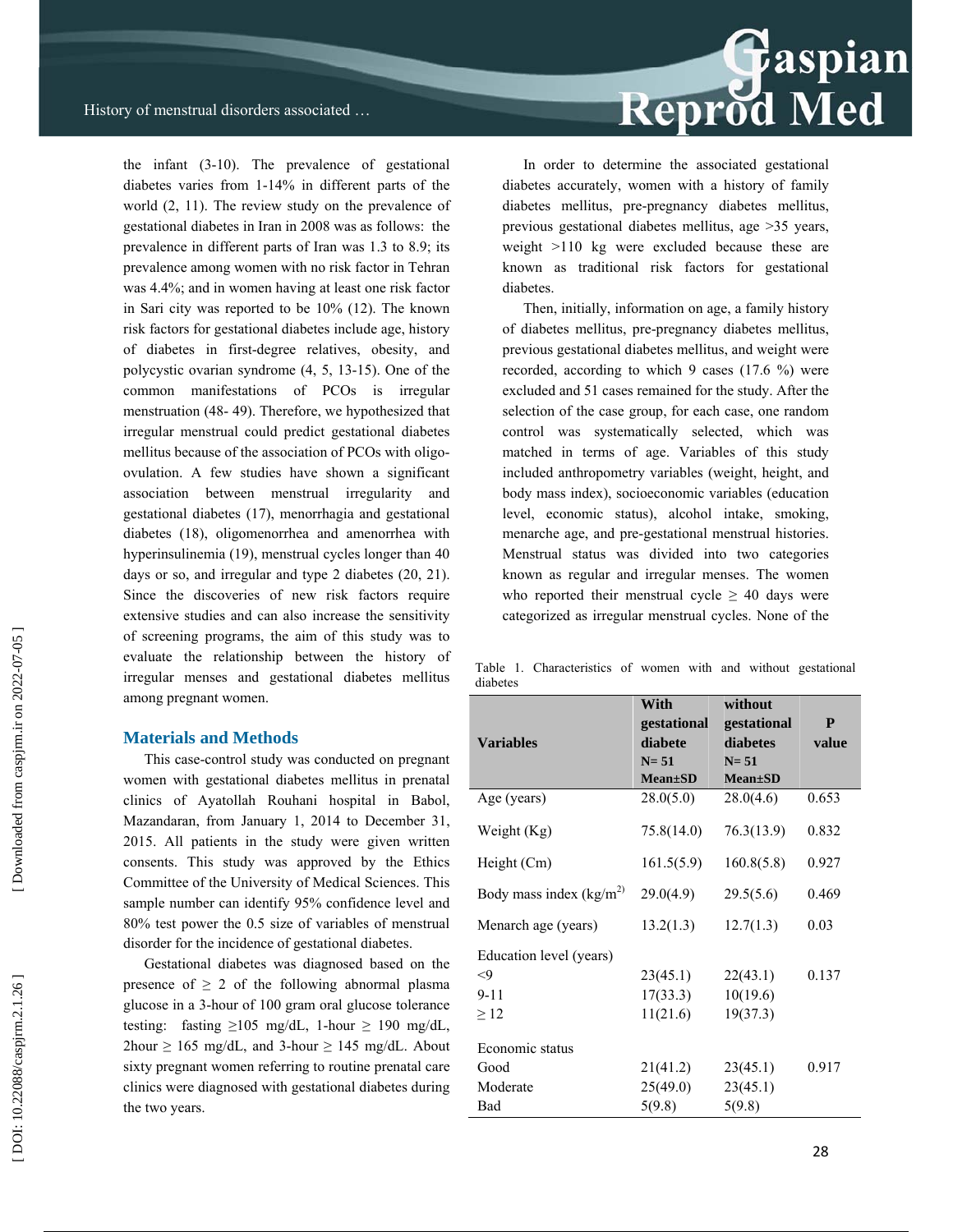women reported alcohol use, cigarette smoking, and hormonal drugs within and before the pregnancy period. The base-line demographics, body mass index, and menstrual history were compared between the two groups.

All analyses were performed with SPSS (Version 22.0). Chi-Square and independent t-test were used for the qualitative and quantitative variables. P values less than 0.05 were considered significant.

#### **Results**

The average age of the participants was  $27.1 \pm 4.9$ (minimum age 18 years and maximum age 35 years). The groups were similar in age, weight, height, body mass index, education level, parity, and economic status. The mean menarche at age was lower among the women with gestational diabetes (p=0.03) (Table 1), and the lower menarche was more frequent among the women with gestational diabetes (p=0.008). There was a significant association between menarche at age and gestational diabetes (OR, 6.74; 95% CI, 1.41-32.17). Irregular menses was not associated with gestational diabetes. Dysmenorrhea did not differ between subjects with and without menstrual irregularities (Table 2).

#### **Discussion**

According to the findings of this case-control study, irregular menstruation was not associated with gestational diabetes. Haver et al. found that women with menstrual disorder were more likely to get gestational diabetes, 75.3 times (CI 95%=1.28-11.51)

Table 2. History of specifications of the menstrual cycle in women with and without gestational diabetes.

| <b>Variables</b>    | Without<br>gestational<br>diabetes | With<br>gestational<br>diabetes | P<br>value |
|---------------------|------------------------------------|---------------------------------|------------|
|                     | $N = 51$                           | $N = 51$                        |            |
|                     | $N\left(\frac{9}{6}\right)$        | $N(\%)$                         |            |
| Menstrual status    |                                    |                                 |            |
| Regular menstural   | 44(86.3)                           | 40(78.4)                        | 0.299      |
| Irregular menstrual | 7(13.7)                            | 11(21.6)                        |            |
| Dysmenorrheal       |                                    |                                 |            |
| Yes                 | 15(29.4)                           | 21(41.2)                        | 0.214      |
| No                  | 36(70.6)                           | 30(58.8)                        |            |
| Menarche at age     |                                    |                                 |            |
| $<$ 12              | 2(3.9)                             | 11(21.6)                        | 0.008      |
| >12                 | 49(96.1)                           | 40(78.4)                        |            |



diagnosis of diabetes according to World Health Organization criteria or the Carpenter and Kastan criteria in different studies.

In our study, the age of first menarche is associated with gestational diabetes, which is consistent with the results of Liwei Chen et al. who represented early age of menarche as a novel risk factor for gestational diabetes (47). However, this is incongruous with the result of a study by Karimian et al. in 2006 (39). This discrepancy can be attributed to differences in the age distribution of the study subjects.

The aims of screening for gestational diabetes mellitus is to prevent its adverse effects on the baby and also to determine the individuals, who are at risk for the development of type 2 diabetes mellitus later in life. Many studies defined risk factors of gestational diabetes. In studies by Seshiah et al. (2003) (29), Boriboonhirunsarn et al. (2006) (30), and Gatahun et al. (2010), it was found that women aged between 25- 35 years were at risk of gestational diabetes (31). In a study on risk factors for gestational diabetes in 2014, Sreekanthan et al. found that age was associated with diabetes during pregnancy (28). Therefore, we matched age among the two groups. In addition, Yang et al. in 2009 (35), Kaaja et al. in 2009 (36), Tabak et al. in 2011 (37) and Al-Rowaily et al. in 2010 also found the history of diabetes in first-degree relatives as the risk factor for diabetes during pregnancy (38). Due to genetic similarities, pregnant women with a family history of diabetes are at increased risk of gestational diabetes than other women. Several studies have shown that body mass index of the women before pregnancy can be a predicting factor for gestational diabetes (41, 32, 42, 28). Therefore, it can be realized why we controlled traditional risk factors of gestational diabetes in the two groups in this study.

One limitation of this study was that the menstrual cycle information was evaluated based on the patient's memory at the time of pregnancy, which is of low accuracy, and another limitation was the size of the sample. Therefore, it is vital to conduct further prospective studies to assess the potential risk factors for the irregular menses and gestational diabetes mellitus with larger samples. It would also be better to obtain information about menstrual cycle before the pregnancy.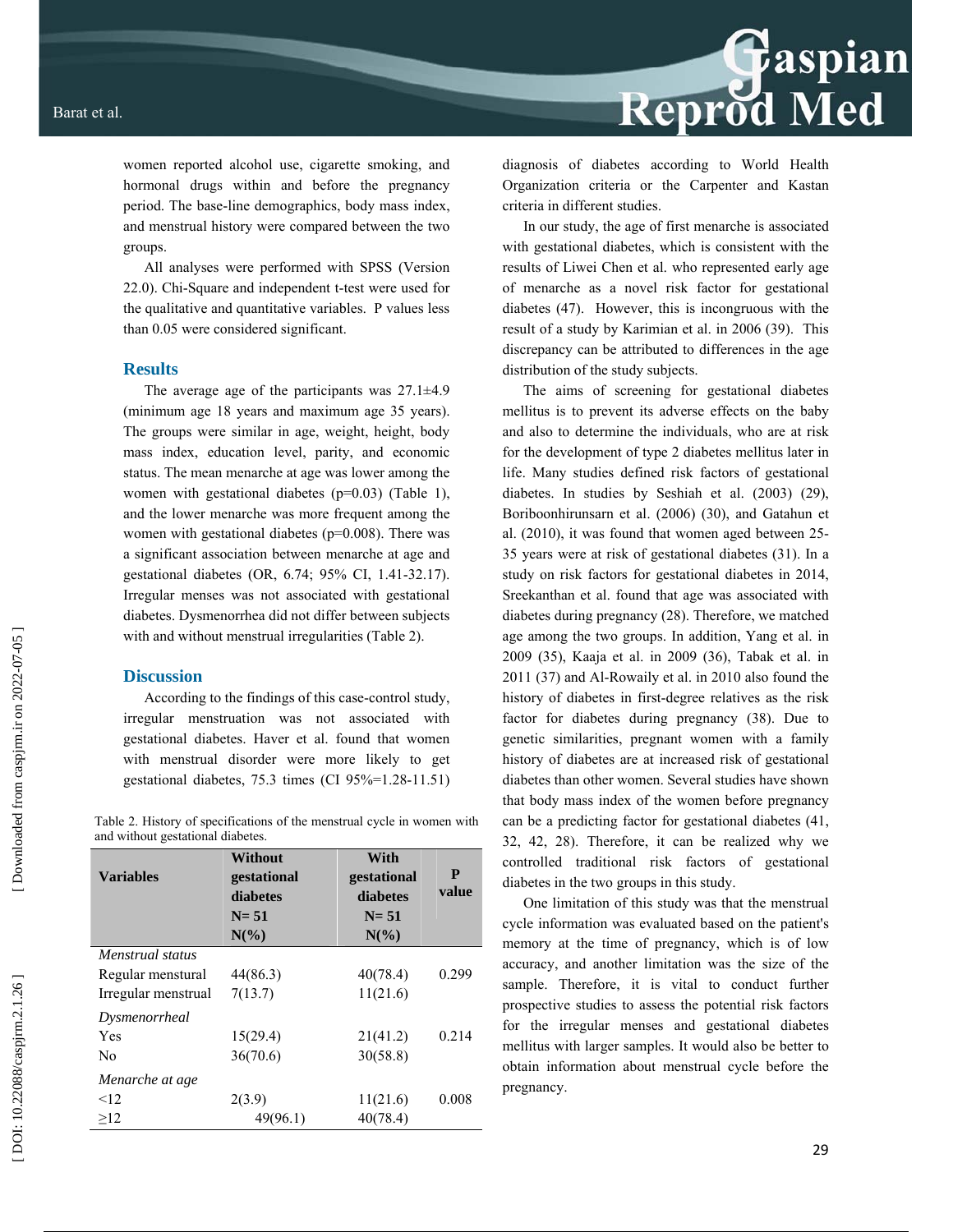### **Conclusion**

This study helped us realize the importance of early menarche age identifying factors affecting the health of pregnant women. The results of this study can persuade midwives, physicians, and health care practitioners to pay attention to menarche age before pregnancy. We did not find any association between irregular menstruations and gestational diabetes.

#### **Acknowledgements**

We would like to thank the Babol University of Medical Sciences, Iran for supporting this research. Also, we truly thank all the participants of the study**.** 

#### **Conflict of interest**

None declared.

#### **References**

- 1. American Diabetes A. Diagnosis and classification of diabetes mellitus. Diabetes Care. 2010;33 Suppl 1:S62-69.
- 2. Xiong X, Saunders LD, Wang FL, Demianczuk NN. Gestational diabetes mellitus: prevalence, risk factors, maternal and infant outcomes. Int J Gynaecol Obstet. 2001;75(3):221-228.
- 3. Hirst JE, Tran TS, Do MA, Morris JM, Jeffery HE. Consequences of gestational diabetes in an urban hospital in Viet Nam: a prospective cohort study. PLoS Med. 2012;9(7):e1001272.
- 4. Deierlein AL, Siega-Riz AM, Chantala K, Herring AH. The association between maternal glucose concentration and child BMI at age 3 years. Diabetes Care. 2011;34(2):480-484.
- 5. Aulinas A, Biagetti B, Vinagre I, Capel I, Ubeda J, Maria MA, et al. [Gestational diabetes mellitus and maternal ethnicity: high prevalence of fetal macrosomia in non-Caucasian women]. Med Clin (Barc). 2013;141(6):240-245.
- 6. Katon J, Reiber G, Williams MA, Yanez D, Miller E. Antenatal haemoglobin A1c and risk of largefor-gestational-age infants in a multi-ethnic cohort of women with gestational diabetes. Paediatr Perinat Epidemiol. 2012;26(3):208-217.
- 7. Fuchs F, Bouyer J, Rozenberg P, Senat MV. Adverse maternal outcomes associated with fetal macrosomia: what are the risk factors beyond birthweight? BMC Pregnancy Childbirth. 2013;13:90.
- 8. Parhofer KG, Hasbargen U, Ulugberdiyewa A, Abdullayewa M, Melebayewa B, Annamuhammedov A, et al. Gestational diabetes in Turkmenistan: implementation of a screening program and first results. Arch Gynecol Obstet. 2014;289(2):293-298.
- 9. Di Cianni G, Volpe L, Lencioni C, Miccoli R, Cuccuru I, Ghio A, et al. Prevalence and risk factors for gestational diabetes assessed by universal screening. Diabetes research and clinical practice. 2003;62(2):131-137.
- 10. Khoshnniat Nikoo M, , Abbaszadeh Ahranjani S, Larijani B. A review on the prevalence of gestational diabetes mellitus (GDM) in different regions of Iran. Iranian Journal of Diabetes and Lipid Disorders. 2009;8(1): 47-56.
- 11. Crete JE, Anasti JN. Diagnosis of gestational diabetes mellitus: can we avoid the glucose challenge test? J Am Assoc Nurse Pract. 2013;25(6):329-333.
- 12. Corrado F, Pintaudi B, Di Vieste G, Interdonato ML, Magliarditi M, Santamaria A, et al. Italian risk factor-based screening for gestational diabetes. J Matern Fetal Neonatal Med. 2014;27(14):1445- 1448.
- 13. Godwin M, Muirhead M, Huynh J, Helt B, Grimmer J. Prevalence of gestational diabetes mellitus among Swampy Cree women in Moose Factory, James Bay. CMAJ. 1999;160(9):1299- 1302.
- 14. Esmaeilzadeh S, Delavar MA, Amiri M, Khafri S, Pasha NG. Polycystic ovary syndrome in Iranian adolescents. Int J Adolesc Med Health. 2014;26(4):559-565.
- 15. Kulshreshtha B, Arora A, Pahuja I, Sharma N, Pant S. Menstrual cyclicity post OC withdrawal in PCOS: Use of non-hormonal options. J Obstet Gynaecol. 2016 Mar 16:1-6.
- 16. Haver MC, Locksmith GJ, Emmet E. Irregular menses: an independent risk factor for gestational diabetes mellitus. Am J Obstet Gynecol. 2003;188(5):1189-1191.
- 17. Heidari T, Kariman N, Afrakhteh M, Alavi Majd H. The study of relationship between menorrhagia and gestational diabetes. koomesh. 2008;9(2):147-154.
- 18. Weiss DJ, Charles MA, Dunaif A, Prior DE, Lillioja S, Knowler WC, et al. Hyperinsulinemia is associated with menstrual irregularity and altered